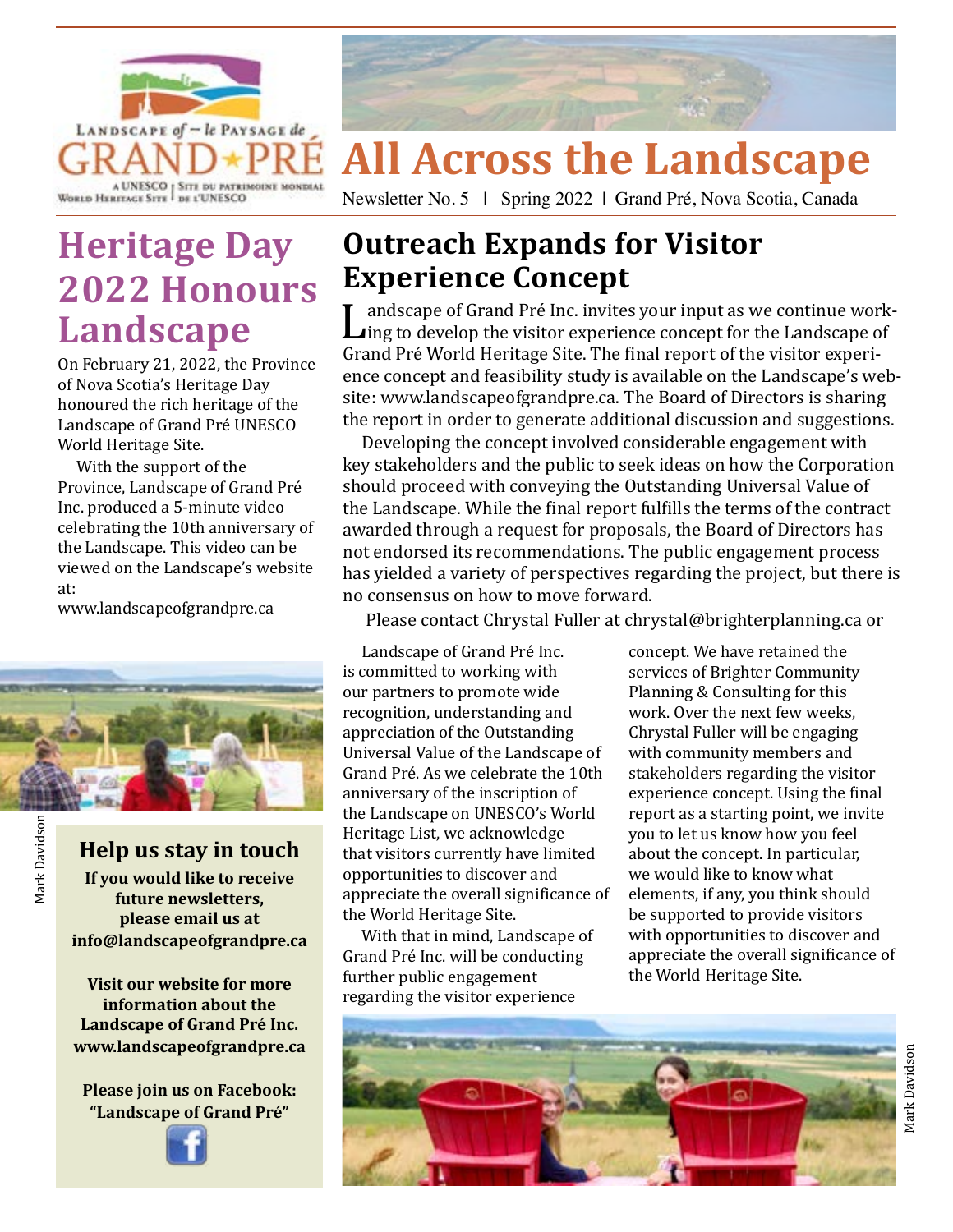Claude DeGrâce at executivedirector@ landscapeofgrandpre.ca if you would like to provide further input in the public engagement process.

**Landscape of Grand Pré Inc.** was established as a non-profit body to coordinate the management of the World Heritage Site. Its mandate is

- to protect and preserve the Landscape of Grand Pré UNESCO World Heritage Site in Grand Pré, Nova Scotia, and
- to educate the public and increase its appreciation and awareness of the Landscape of Grand Pré UNESCO World Heritage Site and its history.

Executive Director<br>Landscape of Grand Pré Inc. Landscape of Grand Pré Inc. Landscape of Grand Pré Inc. executivedirector@landscapeofgrandpre.ca www.landscapeofgrandpre.ca

Beverly Palmeter<br>Board Chair 902-680-0389

Landscape of Grand Pré Inc.'s vision statement recognizes the shared responsibility for managing the landscape: Our communities and partners work collaboratively and proudly to protect and champion the living cultural and agricultural landscape of Grand Pré for the world to appreciate.

For additional information, please contact:<br>Claude DeGrâce

Please join us to celebrate the  $10<sup>th</sup>$  anniversary of the UNESCO inscription of the World Heritage Site on Thursday, June 30 and Friday, July 1, 2022. A subcommittee of the Education and Marketing Committee has been established to help coordinate these celebrations, which will be held at the View Park located on Old Post Road in Grand Pré.

In 2012, the Landscape of Grand Pré was inscribed as a UNESCO World Heritage Site. While



This year marks the 100th anniversary of the construction by the Acadian community of the Grand-Pré Memorial Church, a memorial built to commemorate the Expulsion of the Acadian population in the mid-18th century. Inspired by an initiative of John Frederick Herbin, Grand-Pré is the most important memorial site of the Acadian diaspora. It was created through a partnership of the Acadian community and the Dominion Atlantic Railway. Parks Canada acquired the Memorial Church and gardens in the mid-1950s, and they became a national historic site in 1961. inscription criterion (v) speaks to the traditional living agricultural landscape, the focus of criterion (vi) is the iconic place of remembrance of the in the second half of the 18th century. The Société Promotion Grand-Pré and Parks Canada, in collaboration with Landscape of Grand Pré Inc. and Les Amis de Grand-Pré, plan to hold to mark this event. Why not make plans to visit the site this summer! The grounds of the national historic site are open year-round and are accessible free of charge.

> John Robichaud ohn Robichauc

Acadian diaspora, dispersed by the Great Upheaval

major celebrations during the last weekend of July

Many celebration ideas have been proposed and are being organized. These include a community BBQ, a  $10<sup>th</sup>$  anniversary ceremony, the signing of a Memorandum of Understanding by member organizations, some music and a ghost talk on the evening of June 30.

On Canada Day morning, we are planning a panel discussion on the significance of agriculture in the

Landscape and a presentation about our UNESCO journey.

The afternoon will feature an open-door day with visits to some of the key points of interest in the Landscape. We are also working in collaboration with our partners for the upcoming  $100<sup>th</sup>$ anniversary of the Memorial Church in late July.

A tent will be installed at the View Park for the two-day event.

A program of activities will be posted soon on the Landscape's website: www.landscapeofgrandpre. ca. If you have questions about the  $10<sup>th</sup>$  anniversary celebrations, please reach out to the Executive Director at:

executivedirector@landscapeofgrandpre.ca

## **Join us for 10th Anniversary Celebrations**

#### **Memorial Church Marks100th Anniversary**